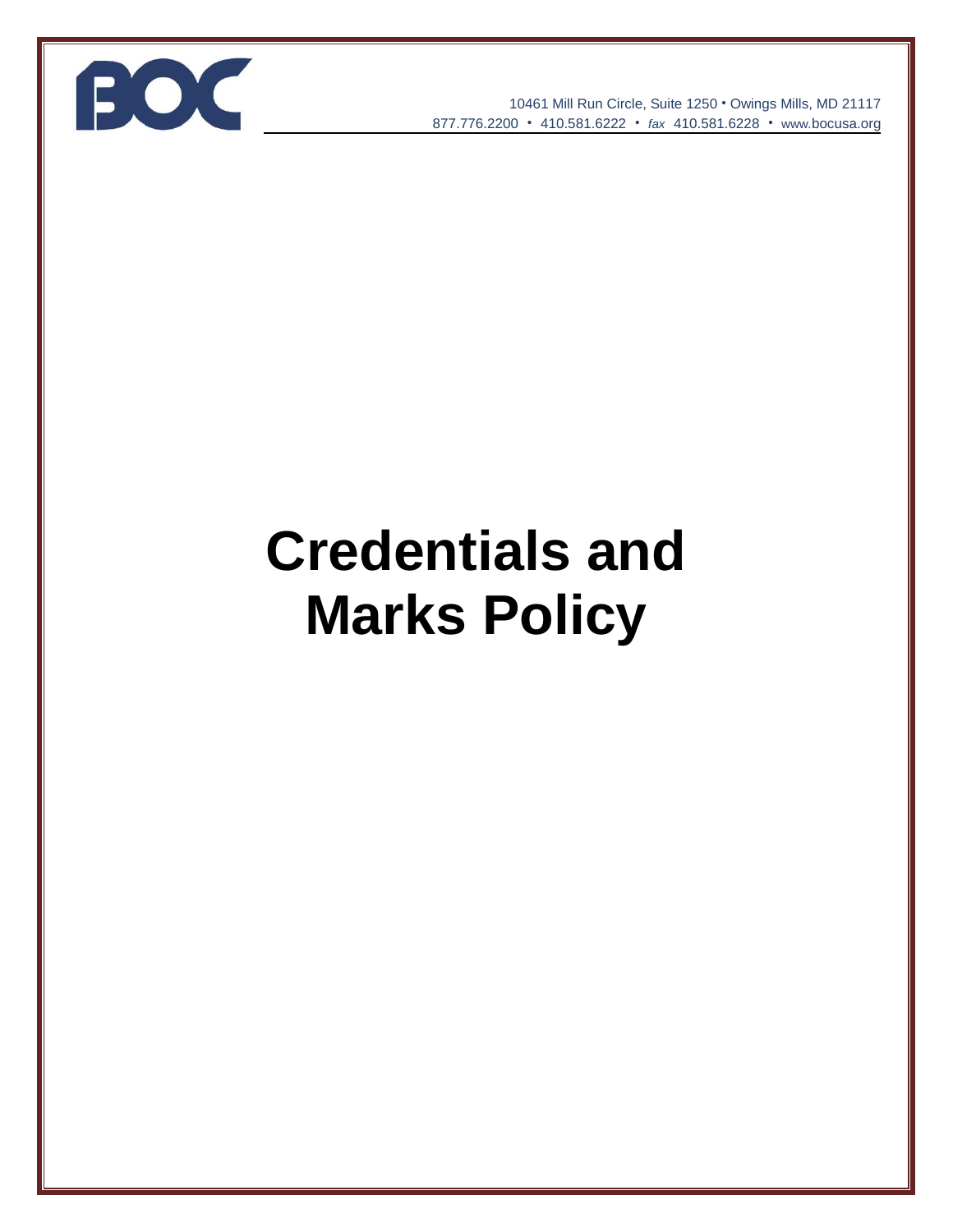

## **Table of Contents**

<span id="page-1-0"></span>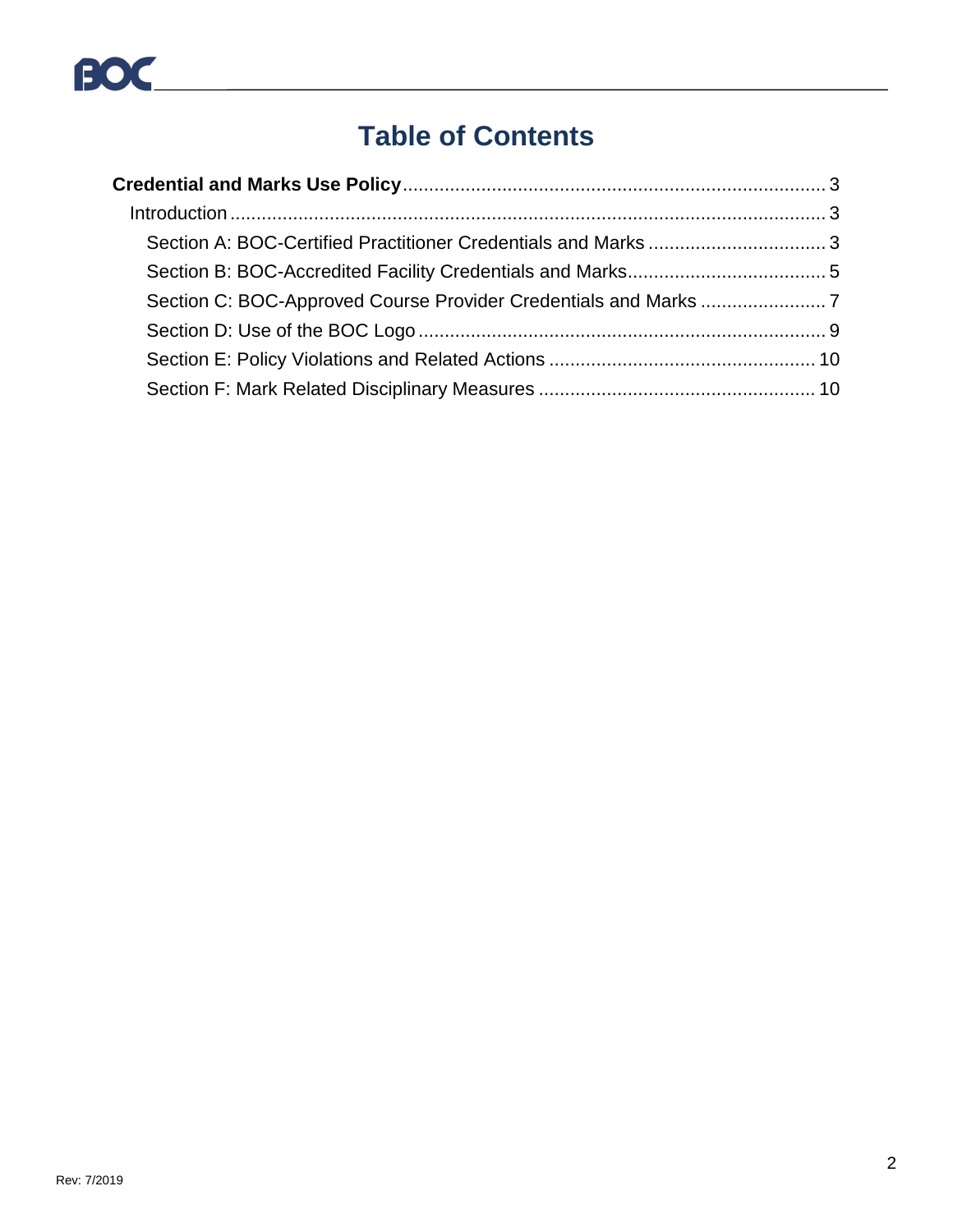## **Credential and Marks Use Policy**

### **Introduction**

<span id="page-2-0"></span>The list of individual certification marks and credentials (the Marks) are owned and controlled by the Board of Certification/Accreditation (BOC) and its Board of Directors.

The Marks are granted by the BOC Board of Directors to qualified individuals who satisfy all applicable certification requirements (hereinafter referred to as "certificants"); qualified facilities that satisfy all applicable accreditation requirements (hereinafter referred to as "accredited facilities"); and qualified sponsors of continuing education (CE) activities that satisfy the requirements of the BOC CE Provider Approval Program policy. Consistent with applicable law and corporate policies, BOC must ensure that the Marks are used properly and correctly, as they represent BOC certification and accreditation to the public.

BOC retains all trademark, certification mark, and other ownership rights concerning the Marks. BOC therefore reserves, and may use, the full range of legal remedies and certification-related sanctions available under applicable laws and corporate policies to protect the Marks. Infringement of any BOC trademark or certification mark will be challenged. Questions concerning the proper use of the Marks should be submitted in writing to BOC's Marketing Department ( [marketing@bocusa.org](mailto:marketing@bocusa.org) ).

Each credentialed certificant, accredited facility, and approved CE provider accepts and assumes sole responsibility for understanding and satisfying all applicable governmental and legal professional requirements, including those requirements which may apply to the use, display, and/or advertising of the Marks. For example, each certificant, accredited facility, and approved CE provider is responsible for ensuring that the use of the Marks on professional and business-related materials (e.g., stationery, signs, cards or advertisements) is not in conflict with the laws of the state in which that individual, facility, or provider practices or operates. BOC assumes no responsibility concerning the application of such governmental and legal requirements.

BOC shall not be responsible or liable for any claims, complaints, suits, or damages whatsoever related to the use of the Marks, or in connection with the use of such Marks.

<span id="page-2-1"></span>Use of the Marks is subject to the terms and conditions of this Policy. Please contact [marketing@bocusa.org](mailto:marketing@bocusa.org) to obtain marks.

#### **Section A: BOC-Certified Practitioner Credentials and Marks**

#### **1. Certification Marks Subject to this Policy**

| <b>Professional Credential</b>        | <b>Marks</b> |
|---------------------------------------|--------------|
| Orthotist, BOC-Certified™             | <b>BOCO®</b> |
| Prosthetist, BOC-Certified™           | <b>BOCP®</b> |
| Orthotist/Prosthetist, BOC-Certified™ | BOCPO™       |
| <b>BOC Pedorthist™</b>                | BOCPD™       |
| Certified Orthotic Fitter™            | <b>COF®</b>  |
| Certified Mastectomy Fitter™          | <b>CMF®</b>  |
| <b>Certified DME Specialist</b>       | <b>CDME®</b> |

#### **2. Persons Authorized to Use the Marks**

Use of the above referenced Certification Marks is limited to those qualified certificants who have satisfied all certification requirements and been granted the specific certification by BOC, remain in good standing,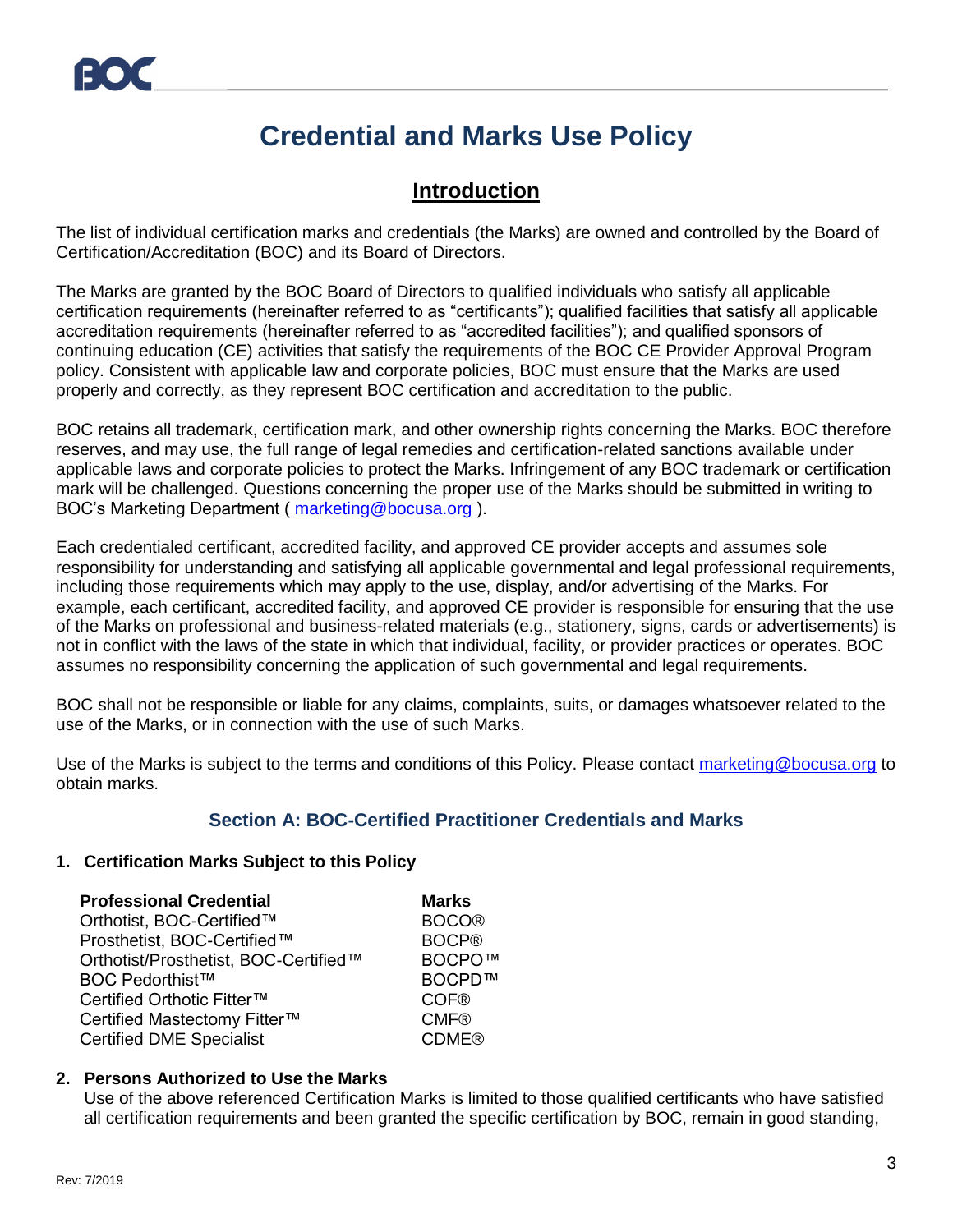and satisfy all other certification and recertification requirements established by the BOC Board of Directors with respect to a particular Mark and certification.

#### **3. Non-Assignability and Non-Transferability of the Marks**

Permission to use a Certification Mark is limited and personal to the certificant and may not be transferred to, assigned to, or otherwise used by any other individual, organization, business, or entity.

#### **4. Non-Interference with Use of the Marks by Other Certificants**

A certificant may not prohibit, restrict, or otherwise limit the authorized and appropriate use of the Certification Marks by another certificant.

#### **5. Appearance and Proper Use of the Marks**

A certificant may use the Certification Mark(s) for the purpose of representing his/her individual certification(s) in professional advertising and informational materials, including telephone directory listings or advertisements, business cards, letterhead, brochures, signs, stationery, packages, and other similar marketing materials, consistent with the following rules:

- a. *Proper Use*: Each certificant must use the appropriate Certification Mark(s) only in conjunction with his/her name and the services related to the certification granted by BOC. The Certification Mark(s) may only be displayed in association with the certificant. The Certification Mark(s) may not be positioned, displayed, or used in a manner that may lead the public to believe that an organization or business is certified or otherwise endorsed by BOC. For example, the appropriate Certification Mark(s) may appear immediately above, below, or otherwise adjacent to the name of the certificant but may not appear immediately adjacent to the name of the certificant's employer or business (organization).
- b. *Proper Appearance*: The appropriate Certification Mark(s) must be associated solely with the certificant, who is authorized to use such Marks. The Certification Marks should always be used in their entirety and, where appropriate, appear with the superscript "™" trademark symbol.
- c. *Examples of Proper Uses and Appearances*: Proper uses and appearances of the Certification Marks include, but are not limited to, the following examples:

| <b>With Trademark Symbols</b>                                                                                                      | <b>Without Trademark Symbols</b>                                                                                 |
|------------------------------------------------------------------------------------------------------------------------------------|------------------------------------------------------------------------------------------------------------------|
| Within the body of a letter:<br>I am writing to recommend the<br>employment of John Doe, Orthotist,<br>BOC-Certified™.             | In an email signature block or letter<br>salutation, on a business card:<br>John Doe<br>Orthotist, BOC-Certified |
| In a news release:<br>Jane Doe, BOCP™, recently opened a<br>facility in Anytown, USA.                                              | Jane Doe, Certified Mastectomy<br>Fitter.<br>John Doe, BOCPO                                                     |
| In a brochure:<br>John Doe, Orthotist/Prosthetist, BOC -<br>Certified™, is the facility manager at<br><b>XYZ Medical Supplies.</b> |                                                                                                                  |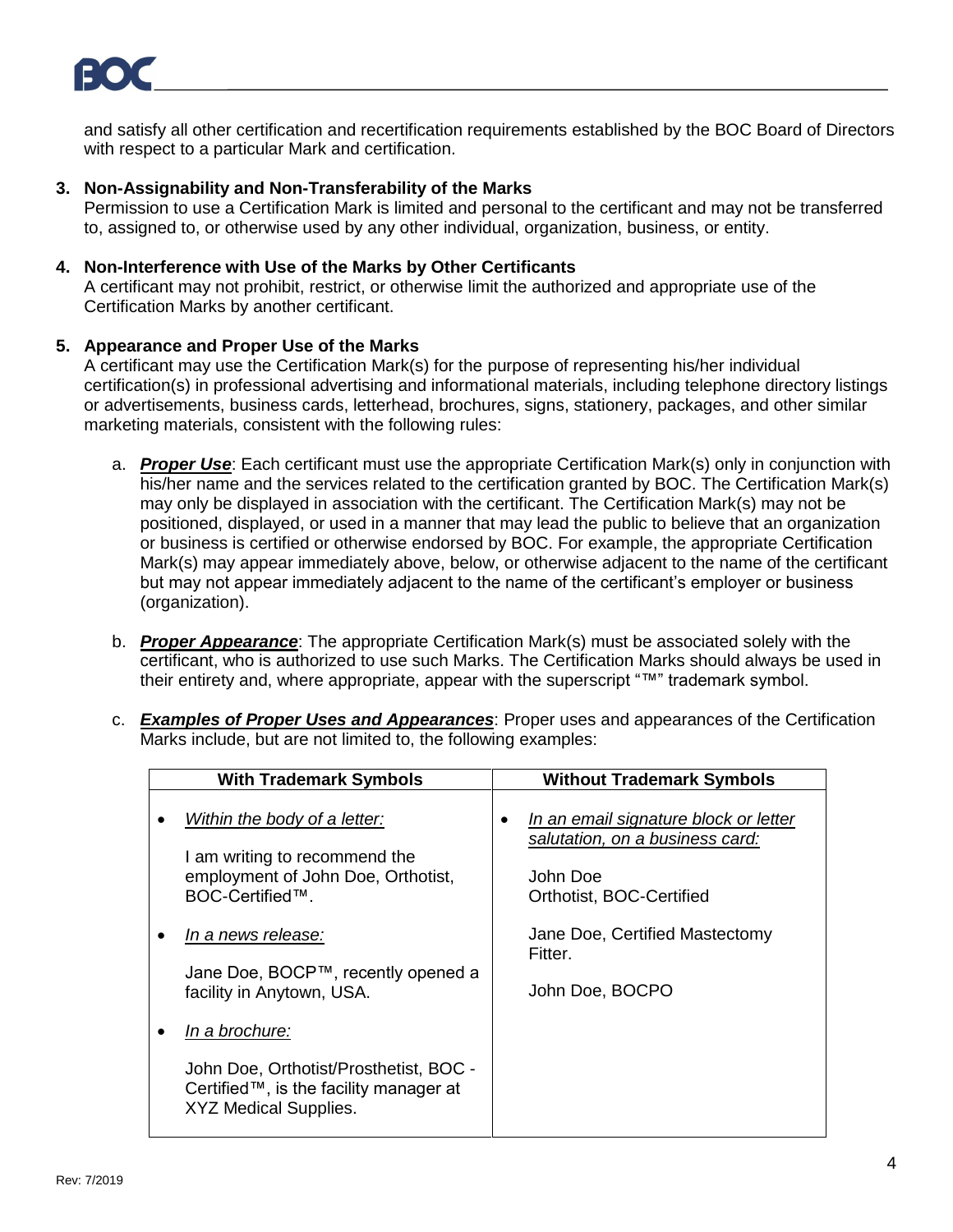

d. *Examples of Improper Uses and Appearances*: Improper uses and appearances of the Marks subject to this section include, but are not limited to, the following examples:

| <b>Example</b>                                                   | <b>Explanation</b>                                                                    |
|------------------------------------------------------------------|---------------------------------------------------------------------------------------|
| XYZ Medical Practice<br>Orthotist/Prosthetist, BOC-<br>Certified | Cannot list a facility without an individual's name to<br>whom the credentials refer. |
| Jane Doe, Certified Orthotist                                    | Incorrect and improper credential designation                                         |
| John Doe, BOC Certified<br>Prosthetist                           | Incorrect and improper credential designation                                         |

e. *Other Use Requirements:* The Certification Marks must stand by themselves, and may not be combined with marks, designations, or logos related to other certifications, credentials, groups, or organizations, and such use is prohibited. The Certification Marks generally may be used in the same location as other affiliation marks or logos but must remain separate and distinct so as to avoid confusion concerning the source of the certification and to avoid the appearance that other marks, certifications, credentials, or organizations are associated with, or endorsed by, BOC.

#### <span id="page-4-0"></span>**Section B: BOC-Accredited Facility Credentials and Marks**

#### 1. **Facility Accreditation Marks Subject to this Policy**



The logo mark is illustrated above for the purpose of inclusion on permissions of use in accordance with this policy. For further guidance on how to use BOC logos, please review the BOC Logo Use Policy on the BOC website at [www.bocusa.org.](http://www.bocusa.org/)

#### 2. **Persons Authorized to Use the Facility Accreditation Marks**

Use of the above referenced Facility Accreditation Marks is limited to those qualified facilities that have successfully complete all accreditation application procedures and have been granted permission to use the Facility Accreditation Marks by BOC, remain in good standing, and satisfy all other accreditation requirements established by the BOC Board of Directors with respect to the BOC Facility Accreditation Program.

#### 3. **Non-Assignability and Non-Transferability of the Facility Accreditation Marks**

Permission to use the Facility Accreditation Marks is limited solely to the accredited facility, and may not be transferred to, assigned to, or otherwise used by any other organization, business, entity, or individual. This subsection does not prohibit agents or authorized representatives of an accredited facility from using the Facility Accreditation Marks to identify the accreditation status of such facility.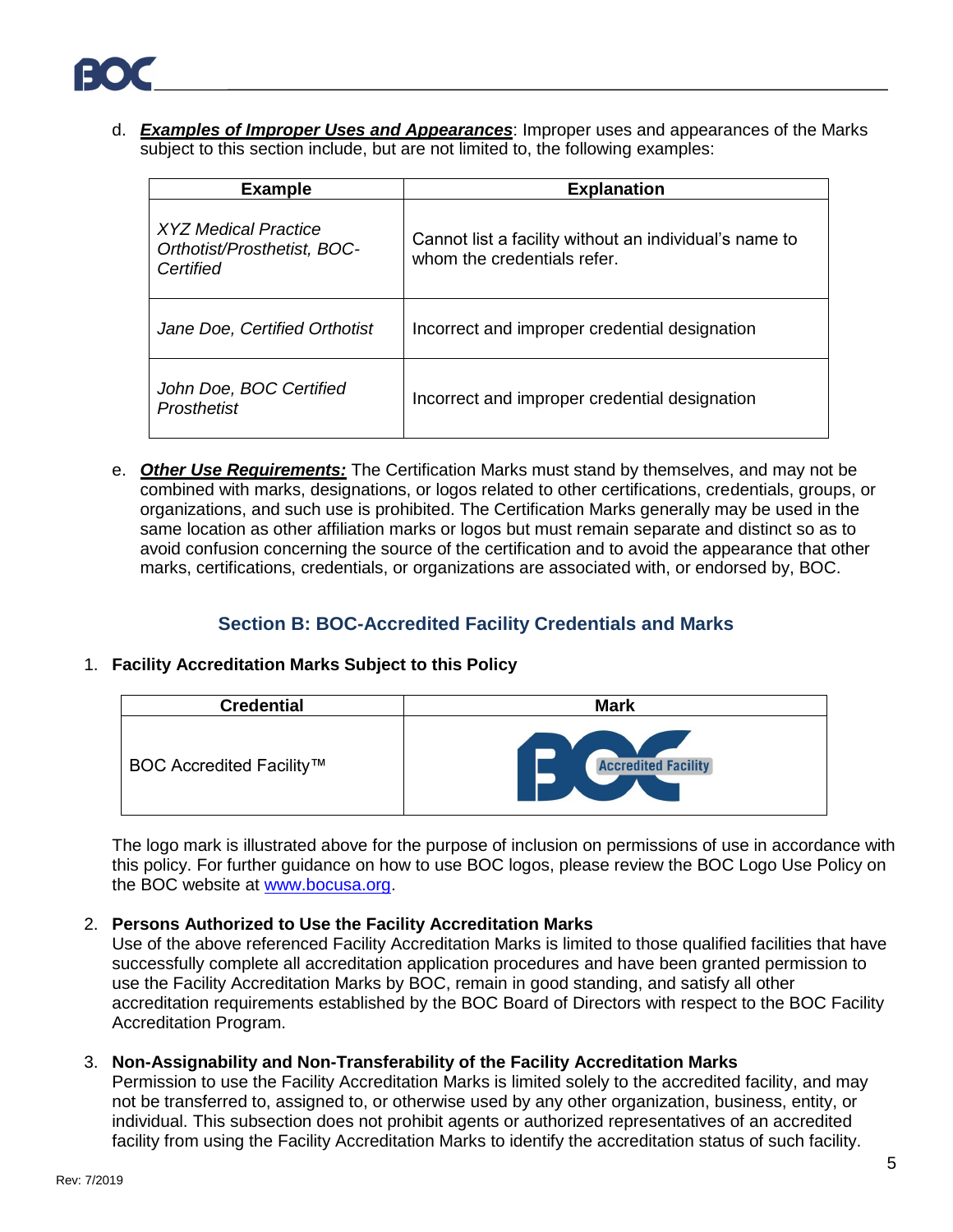4. **Non-Interference with Use of the Facility Accreditation Marks by Other Accredited Facilities**  An accredited facility may not prohibit, restrict, or otherwise limit the authorized and appropriate use of the Facility Accreditation Marks by other accredited facilities.

#### 5. **Appearance and Proper Use of the Facility Accreditation Marks**

An accredited facility, including agents and/or authorized representatives of an accredited facility, may use the Facility Accreditation Marks for the purpose of identifying the accreditation status of such facility in professional advertising and informational materials, including telephone directory listings or advertisements, business cards, letterhead, brochures, signs, stationery, packages, and other similar marketing materials, consistent with the following rules:

- a. *Proper Use*: Each accredited facility and its agents and/or authorized representatives must use the Facility Accreditation Marks only in conjunction with the name and the services of such facility that are related to the accreditation granted by BOC. These Marks may only be displayed in association with the accredited facility. These Marks may not be positioned, displayed, or used in a manner that may lead the public to believe that any individual is accredited, or otherwise endorsed by BOC. For example, the Facility Accreditation Marks may appear immediately above, below, or otherwise adjacent to the name of the facility, but may not appear above, below, or otherwise adjacent to the name of any individual.
- b. *Proper Appearance/Alternate Forms*: The Facility Accreditation Marks must be associated solely with the accredited facility, which is authorized to use such Marks. These Marks should always be used in their entirety and, where appropriate, appear with the superscript "™" trademark symbol.
- c. *Examples of Proper Uses and Appearances*: Proper uses and appearances of the Facility Accreditation Marks include, but are not limited to, the following examples:

| <b>With Trademark Symbols</b>                                                                                                                                                                                                                                                                                                                                                                                                             | <b>Without Trademark Symbols</b>                                                                                                                                                                                                                                                                                                                                   |
|-------------------------------------------------------------------------------------------------------------------------------------------------------------------------------------------------------------------------------------------------------------------------------------------------------------------------------------------------------------------------------------------------------------------------------------------|--------------------------------------------------------------------------------------------------------------------------------------------------------------------------------------------------------------------------------------------------------------------------------------------------------------------------------------------------------------------|
| Within the body of a letter:<br>XYZ Orthotics & Prosthetics, BOC<br>Accredited Facility <sup>™</sup> , would like to<br>request to become a referral source<br>for Anytown Hospital patients.<br>In a news release:<br>Jane Doe, BOCP™, recently<br>expanded XYZ Orthotics and<br>Prosthetics, BOC Accredited<br>Facility <sup>™</sup> , in Anytown, USA.<br>In a brochure:<br>Contact XYZ Medical Supplies, BOC<br>Accredited Facility™. | In an email signature block or letter<br>٠<br>salutation, on a business card:<br><b>XYZ Medical Supplies</b><br><b>BOC Accredited Facility</b><br><b>XYZ Orthotics &amp; Prosthetics</b><br>A subsidiary of ACME corporation.<br>[Blank space]<br><b>BOC Accredited Facility</b><br>XYZ Orthotics & Prosthetics<br><b>BOC Accredited Facility</b><br>[Blank Space] |

d. *Examples of Improper Uses and Appearances*: Improper uses and appearances of the Facility Accreditation Marks include, but are not limited to, the following examples: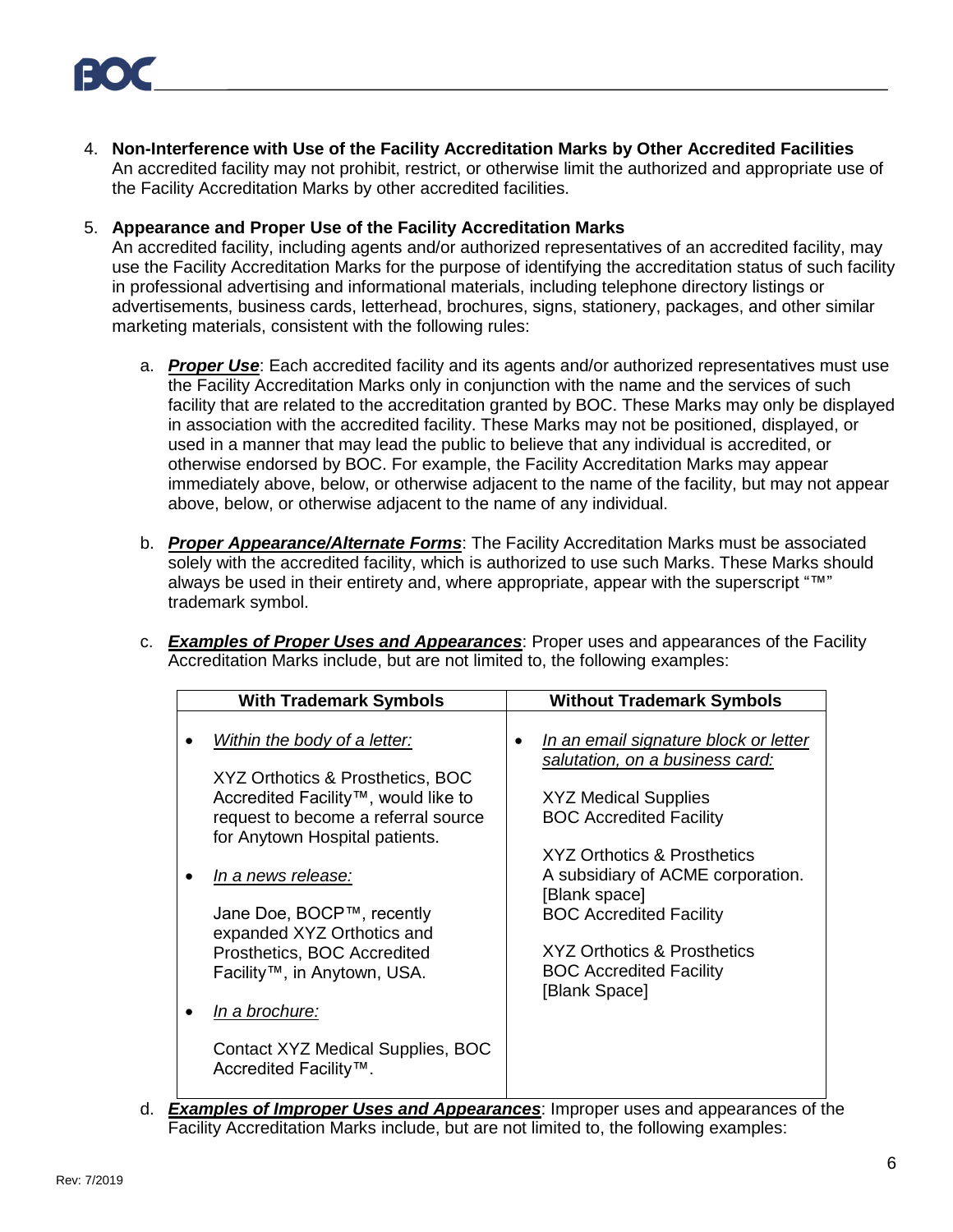| <b>Example</b>                                                                                       | <b>Explanation</b>                                                                                                                         |
|------------------------------------------------------------------------------------------------------|--------------------------------------------------------------------------------------------------------------------------------------------|
| <b>XYZ Medical Practice</b><br><b>BOC Accredited Facility</b><br>A subsidiary of ACME<br>corporation | BOC should not appear to be directly affiliated with<br>a parent corporation. BOC accredits facilities on an<br>individual location basis. |

e. *Other Use Requirements*: The Facility Accreditation Marks must stand by themselves, and may not be combined with marks, designations, or logos related to certifications, or to other accreditations, credentials, groups, or organizations, and such use is prohibited. These Marks generally may be used in the same location as other affiliation marks or logos, but must remain separate and distinct so as to avoid confusion concerning the source of the accreditation, and to avoid the appearance that other marks, accreditations, credentials, or organizations are associated with, or endorsed by, BOC.

#### **Section C: BOC Approved Course Provider Credentials and Marks**

#### <span id="page-6-0"></span>1. **Approved Course Provider Marks Subject to this Policy**



#### 2. **Persons Authorized to Use the Approved CE Course Provider and Course Marks**

Use of the above-referenced Approved CE Course Provider and Course Marks, hereinafter referred to as Approved CE Marks, is limited to those providers of CE activities who have successfully completed all application and registration requirements set forth by the BOC CE Provider Approval Program and have been granted permission to use the Approved CE Marks by BOC, remain in good standing, and satisfy all other requirements established by the BOC Board of Directors with respect to participation in the BOC CE Provider Approval Program.

#### 3. **Non-Assignability and Non-Transferability of the Approved CE Marks**

Permission to use the Approved CE Marks is limited solely to the approved course provider and may not be transferred to, assigned to, or otherwise used by any other organization, business, entity, or individual. This subsection does not prohibit agents or authorized representatives of an approved course provider from using the Approved CE Course Marks to identify courses registered in the BOC CE Provider Approval Program.

4. **Non-Interference with Use of the Approved CE Marks by other Approved CE Course Providers**  An approved CE course provider may not prohibit, restrict, or otherwise limit the authorized and appropriate use of the Approved CE Marks by other approved CE course providers.

#### 5. **Appearance and Proper Use of the Approved CE Marks**

An approved CE course provider, including agents and/or authorized representatives of an approved CE course provider, may use the Approved CE Marks for the purpose of identifying courses registered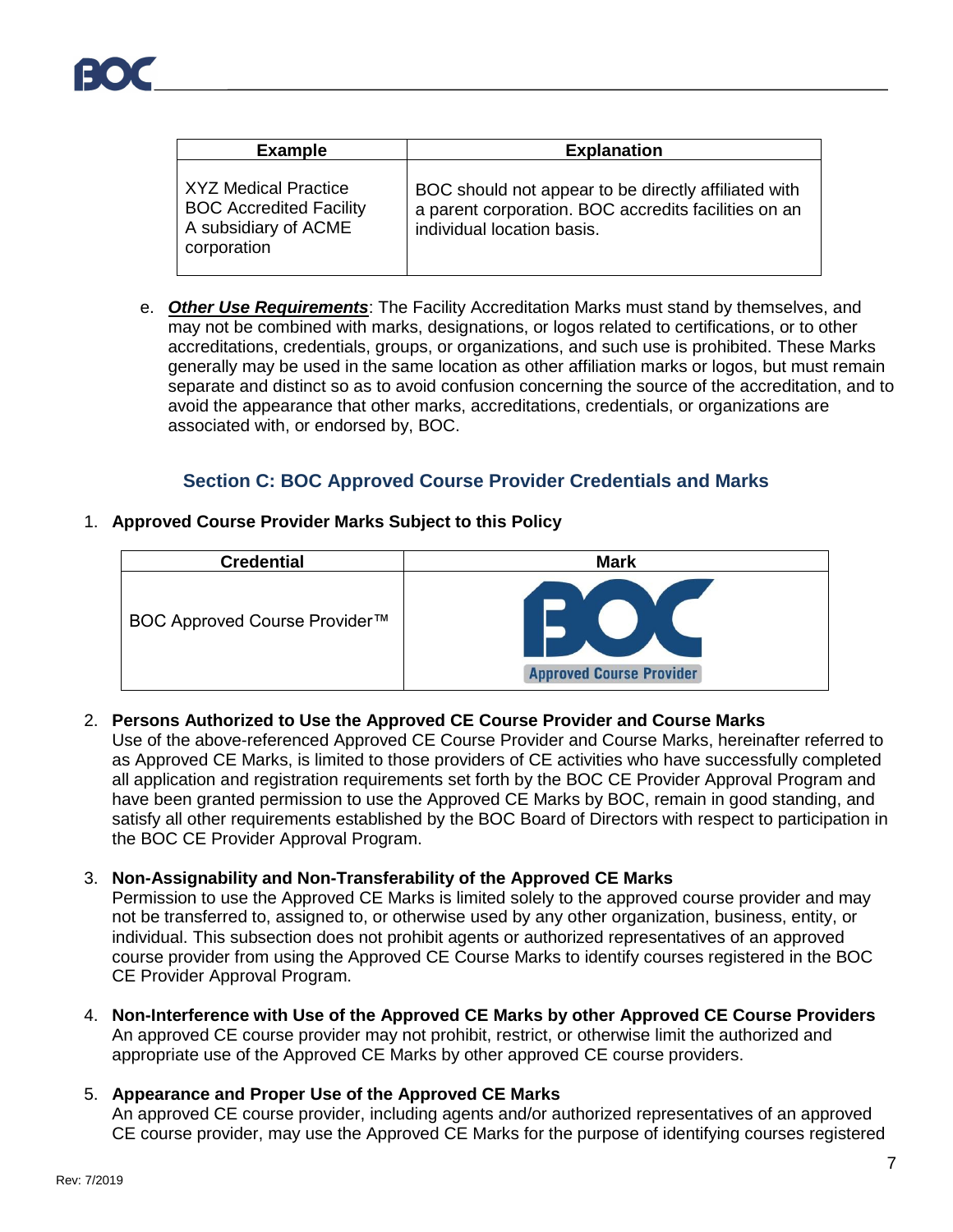

in the BOC CE Provider Approval Program in professional advertising and informational materials, including telephone directory listings or advertisements, business cards, letterhead, brochures, signs, stationery, packages, and other similar marketing materials, consistent with the following rules:

- a. *Proper Use*: Each approved CE course provider and its agents and/or authorized representatives may use the Approved Course Provider Marks to designate registration under the BOC CE Provider Approval Program. The Approved Course Mark may only be used in conjunction with the specific CE courses that are offered by the provider and are registered under the BOC CE Provider Approval Program. These Marks may not be positioned, displayed, or used in a manner that may lead the public to believe that any individual, business, or organization, including the approved CE provider, is offered, provided, sponsored, accredited, or otherwise endorsed by BOC.
- b. *Proper Appearance/Alternate Forms*: These Marks should always be used in their entirety, and, where appropriate, should appear with the superscript "™" trademark symbol.
- c. *Examples of Proper Uses and Appearances*: Proper uses and appearances of the Approved CE Course Marks include, but are not limited to, the following examples: *(In these examples, assume that "Brace Fitting 101" is a course currently registered in the BOC CE Provider Approval Program, while "Basic Practice Management" is a course that is not currently registered in the Program.)*

| <b>With Trademark Symbols</b>                                                                                                                                                                                                                                        | <b>Without Trademark Symbols</b>                                                                                                                                                                                                                                                                         |
|----------------------------------------------------------------------------------------------------------------------------------------------------------------------------------------------------------------------------------------------------------------------|----------------------------------------------------------------------------------------------------------------------------------------------------------------------------------------------------------------------------------------------------------------------------------------------------------|
| Within the body of a letter:<br>This is a confirmation of<br>your registration in Brace<br>Fitting 101, a BOC-<br>Approved CE Course™.                                                                                                                               | In an email signature block or letter salutation,<br>on a business card:<br>XYZ Academy of Orthotics & Prosthetics<br><b>BOC-Approved Course Provider</b>                                                                                                                                                |
| In a news release:<br>XYZ Academy of Orthotics<br>& Prosthetics, a BOC-<br><b>Approved Course</b><br>Provider <sup>™</sup> , is pleased to<br>announce that it is offering<br>Brace Fitting 101, a BOC-<br>Approved CE Course™,<br>and Basic Practice<br>Management. | <b>Brace Fitting 101</b><br><b>BOC-Approved CE Course</b><br>[Blank Space]<br>Course provided by XYZ Academy of<br><b>Orthotics&amp; Prosthetics</b><br>XYZ Academy of Orthotics & Prosthetics<br><b>Continuing Educational Courses:</b><br>[Blank Space]<br>• Brace Fitting 101, BOC-Approved CE Course |
| In a brochure:<br>Contact XYZ Academy of<br>Orthotics & Prosthetics, a<br><b>BOC-Approved Course</b><br>Provider <sup>™</sup> .                                                                                                                                      |                                                                                                                                                                                                                                                                                                          |

d. *Examples of Improper Uses and Appearances*: Improper uses and appearances of the Approved CE Course Marks include, but are not limited to, the following examples. *(In these examples, assume that "Brace Fitting 101" is a course currently registered in the BOC CE*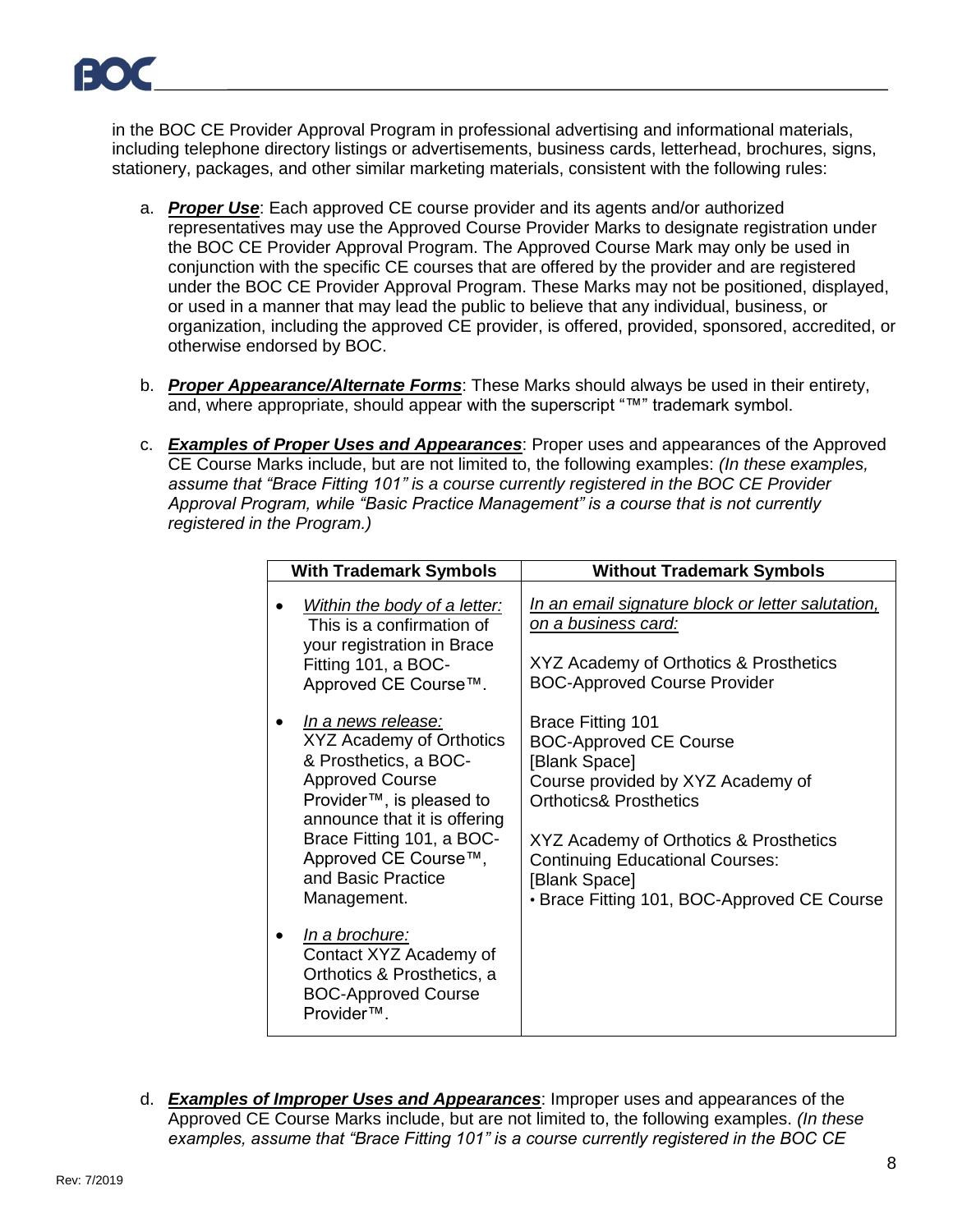

*Provider Approval Program, while "Basic Practice Management" is a course that is not currently registered in the Program.)* 

| <b>Example</b>                                                                                                                                                                      | <b>Explanation</b>                                                                          |
|-------------------------------------------------------------------------------------------------------------------------------------------------------------------------------------|---------------------------------------------------------------------------------------------|
| XYZ Academy of Orthotics &<br>Prosthetics, Approved BOC<br>CE Provider <sup>™</sup> Continuing<br><b>Educational Courses:</b><br>• Brace Fitting 101<br>• Basic Practice Management | Cannot imply that all courses are approved by<br>BOC if not all courses have been approved. |

<span id="page-8-0"></span>e. *Other Use Requirements*: The Approved CE Marks must stand by themselves and may not be combined with marks, designations, or logos related to certifications, accreditations, credentials, groups, or organizations, and such use is prohibited. These Marks generally may be used in the same location as other affiliation marks or logos, but they must remain separate and distinct so as to avoid confusion concerning the source of such Marks and to avoid the appearance that other marks, accreditations, credentials, or organizations are associated with, or endorsed by, BOC.

#### **Section D: Use of the BOC Logo**



#### 1. **Persons Authorized to Use the Approved CE Course Provider and Course Marks**

Permission by the Board of Directors to use the Facility Accreditation Marks, the Approved CE Course Marks, or the corresponding Mark(s) related to a specific certification, does not include permission to use the BOC trademark logo. Use of the BOC trademark logo (depicted above) is the sole and exclusive right of BOC. Other organizations, such as membership or trade associations, may be permitted to use the BOC trademark logo upon request. Contact the BOC Marketing Department [\(marketing@bocusa.org](mailto:marketing@bocusa.org) ) to inquire about use of the BOC trademark logo.

#### **Section E: Policy Violations and Related Actions**

<span id="page-8-1"></span>Following receipt of information that an inappropriate or unauthorized use of the Marks may have occurred, BOC, in consultation with legal counsel, will determine if responsive action(s) will be taken. Certificants,